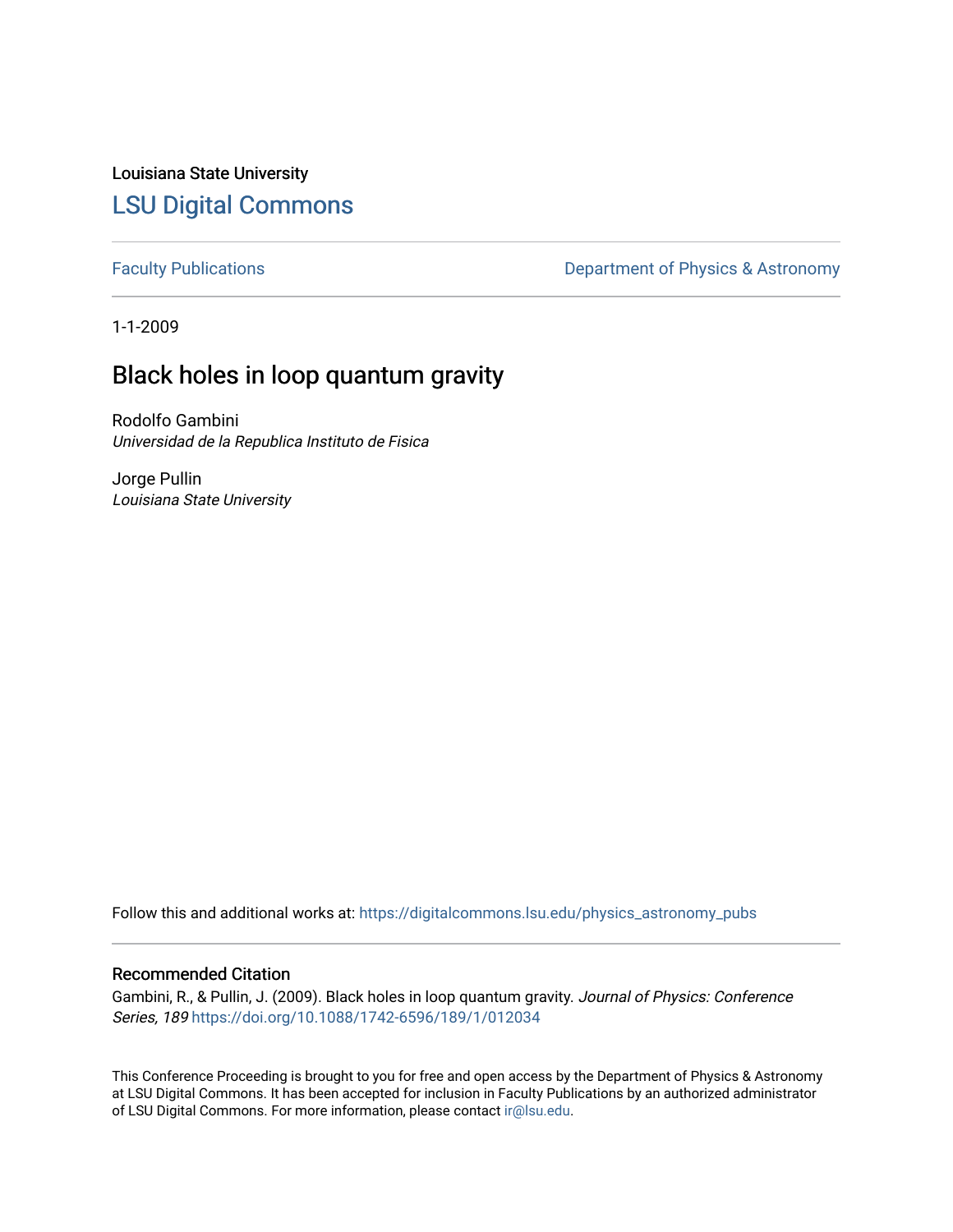#### **OPEN ACCESS**

# Black holes in loop quantum gravity

To cite this article: Rodolfo Gambini and Jorge Pullin 2009 J. Phys.: Conf. Ser. **189** 012034

View the [article online](https://doi.org/10.1088/1742-6596/189/1/012034) for updates and enhancements.

## You may also like

- [Critical parameters for the heat capacity of](/article/10.1088/0305-4470/15/8/038) [three-dimensional Ising ferromagnets](/article/10.1088/0305-4470/15/8/038) S J K Jensen and O G Mouritsen
- [On the universality class of the conifold](/article/10.1088/1126-6708/2001/11/060) David Berenstein
- [Resolution of stringy singularities by non](/article/10.1088/1126-6708/2001/06/030)[commutative algebras](/article/10.1088/1126-6708/2001/06/030) David Berenstein and Robert G. Leigh



This content was downloaded from IP address 130.39.62.114 on 09/02/2022 at 17:03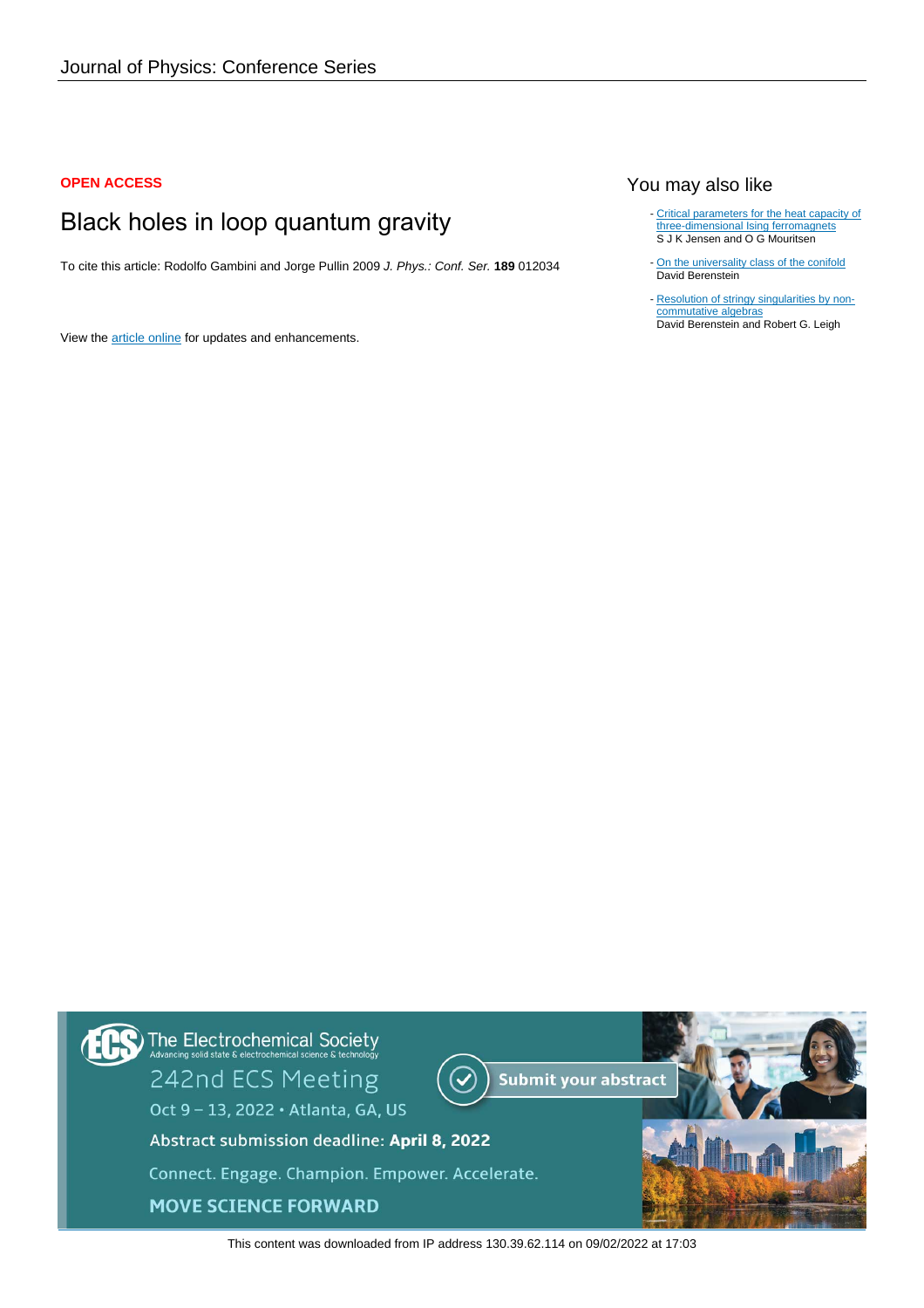Journal of Physics: Conference Series **189** (2009) 012034 doi:10.1088/1742-6596/189/1/012034

# Black holes in loop quantum gravity

## Rodolfo Gambini<sup>1</sup>, Jorge Pullin<sup>2</sup>

1. Instituto de Física, Facultad de Ciencias, Iguá 4225, esq. Mataojo, Montevideo, Uruguay. 2. Department of Physics and Astronomy, Louisiana State University, Baton Rouge, LA 70803-4001

Abstract. We summarize recent results concerning the quantization of the complete extension of the Schwarzschild space-time using spherically symmetric loop quantum gravity. We find an exact solution of the polymerized theory, that is expected to capture features of the semi-classical limit. The singularity is eliminated but the space-time still contains a horizon. Although the solution is known partially numerically and therefore a proper global analysis is not possible, a global structure akin to a singularity-free Reissner–Nordström space-time including a Cauchy horizon is suggested.

Loop quantum gravity inspired techniques have been applied to mini-superspace models (loop quantum cosmology) in the last few years. Among the results one generically finds in these models that the big bang singularity is replaced by a bounce (see for instance [1] and references therein). Since the interior of a black hole is classically isometric to a Kantowski–Sachs cosmology (that also sees its singularity eliminated in certain treatments as a loop quantum cosmology), it is natural to expect that the black hole singularity may also disappear in a similar way [2, 3]. A complete treatment of the space-time of a black hole in loop quantum gravity was lacking, even within a midi-superspace type of quantization, and we made progress on this issue recently [4]. What we did was to consider space-times with spherical symmetry and set up their canonical theory. Using a further gauge fixing to avoid the hard problem of having structure functions in the constraint algebra (see [5] for a good discussion) we obtain a model that has only Abelian constraints and a true Hamiltonian for evolution. We proceed to study classically the "polymerized" theory of such a model that can be straightforwardly quantized in the loop representation. It is known that such polymerized theories can capture many effects that one would find in a more systematic quantization followed by a semi-classical approximation. We found that the complete space-time can be covered and a solution can be constructed that replaces the singularities (black and white hole) of the usual Kruskal diagram by regular surfaces. Such surfaces can be smoothly matched so where one expected a "black hole" one tunnels into a "white hole" region of another universe and this can be continued indefinitely. The resulting solution therefore has a Cauchy horizon and can be characterized as the analog in semiclassical loop quantum gravity of an eternal black hole.

We used the Ashtekar new variables to describe the spherically symmetric space-times. Previous work on this subject was done in modern language by Bojowald and Swiderski [6] so we refer the reader to them for details. There is only one non-trivial spatial direction (the radial) which we call  $x$  since it is not necessarily parameterized by the usual radial coordinate. We will elaborate more on the range of  $x$  later. The canonical variables usual in loop quantum gravity are a set of triads  $E_i^a$  and  $SO(3)$  connections  $A_a^i$ ; after the imposition of spherical symmetry one is left with three pairs of canonical variables  $(\eta, P^{\eta}, A_{\varphi}, E^{\varphi}, A_x, E^x)$ . Instead of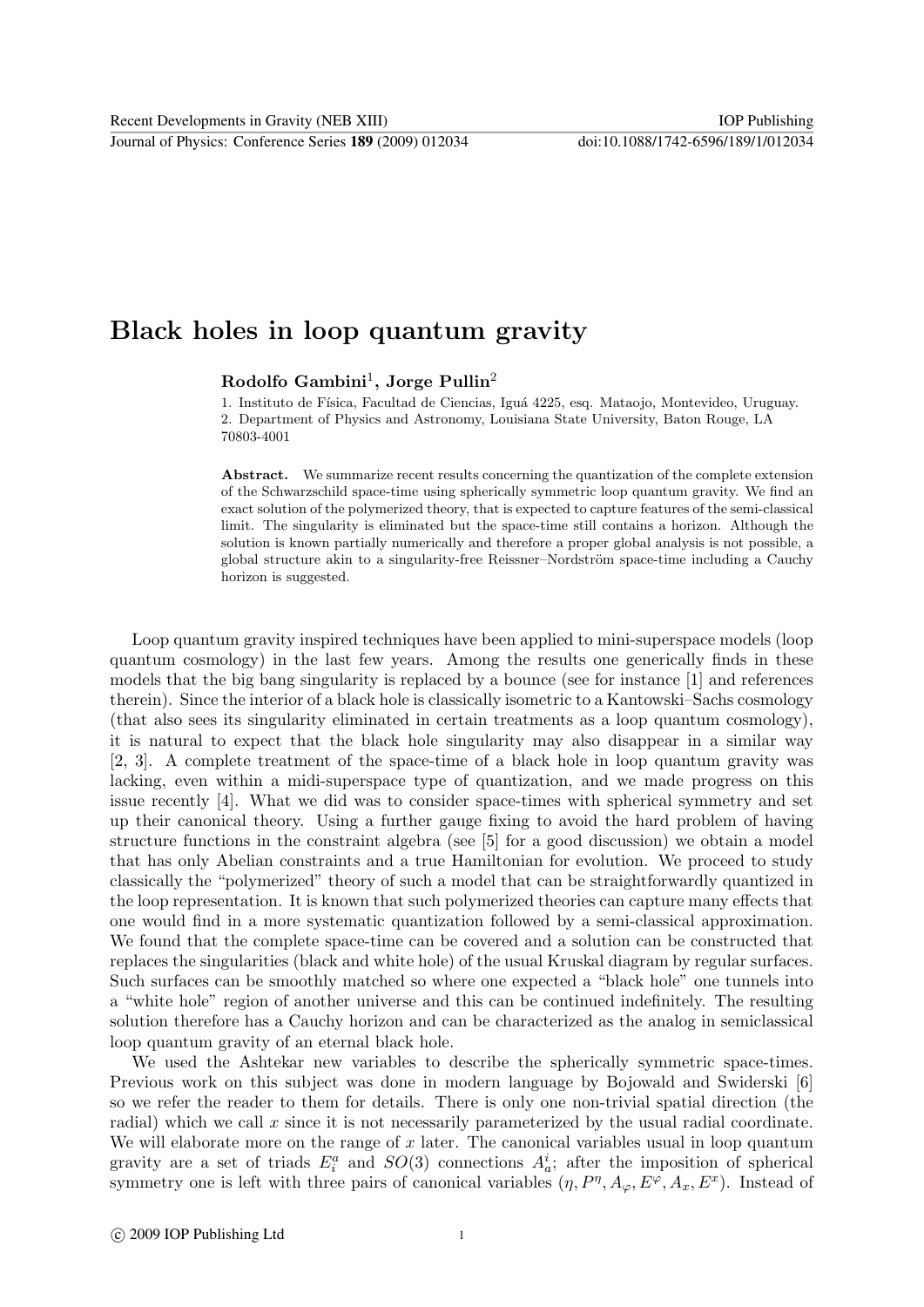#### Journal of Physics: Conference Series **189** (2009) 012034 doi:10.1088/1742-6596/189/1/012034

using triads in the directions transverse to the radial one, a "polar" set of variables  $E^{\varphi}$ ,  $\eta$  and their canonical momenta is chosen. It is convenient to introduce the gauge invariant variable  $K_x$ defined by  $2\gamma K_x = A_x + \eta'$  and also  $K_\varphi$  defined as  $A_\varphi = 2\gamma K_\varphi$ , where  $\gamma$  is the Immirzi parameter of loop quantum gravity. The canonically conjugate pairs are now  $E^x$ ,  $K_x$  and  $E^{\varphi}$ ,  $K_{\varphi}$ . The relationship to more traditional metric variables is,

$$
g_{xx} = \frac{(E^{\varphi})^2}{|E^x|}, \qquad g_{\theta\theta} = |E^x|,
$$
  
\n
$$
K_{xx} = -K_{x}\text{sign}(E^x)\frac{(E^{\varphi})^2}{\sqrt{|E^x|}}, \quad K_{\theta\theta} = -\sqrt{|E^x|}K_{\varphi},
$$
\n(1)

and the latter two are the components of the extrinsic curvature. The diffeomorphism and Hamiltonian constraints can be seen in detail in ref. [7]. These constraints have the usual constraint algebra for gravity in  $1 + 1$  dimensions, which includes structure functions. This implies the usual "problem of dynamics" of canonical quantum gravity. Our strategy to treat this model will be to further fix the gauge so we are left with a model with Abelian constraints and a true Hamiltonian. That way it can be treated using the standard Dirac procedure and it can be quantized with loop quantum gravity techniques. If one were to fix the gauge further before quantization, one would be led back to the standard quantization of Kuchař  $[8]$ , which cannot add insights on the question of singularities. We eliminate the diffeomorphism constraint by choosing a gauge that determines the functional form for  $E^x = f(x, t)$ . Imposing the constraint strongly determines  $K_x$ . This also fixes the corresponding Lagrange multiplier (the shift)  $N^r = -f(x, t)/f'(x, t)$  and also breaks reparametrization invariance. One is left with a theory with Abelian constraints and with a true Hamiltonian, the dynamical variables are  $E^{\varphi}$ and  $K_{\varphi}$ .

The quantization of the Abelian constraints is straightforward and can be carried out in the same Hilbert space that was considered in the exterior case [7]. In brief, one discretizes the radial direction and the Hilbert space is a tensor product of Hilbert spaces of loop quantum cosmology, one per spatial point. In such a space the constraint of the model is not well defined, but one can work with an expression where  $K_{\varphi}$  is replaced by  $\sin(\mu K_{\varphi})/\mu$ . The latter is immediately expressible in terms of holonomies and therefore naturally exists in the loop representation. The resulting theory agrees with general relativity in the limit  $\mu \to 0$ . In loop quantum gravity it is natural to consider a finite value of  $\mu$ , usually associated with the elementary quantum of area [1].

Instead of quantizing the theory and then studying the semiclassical limit, we will follow a procedure that is known [3] to capture some of the semiclassical behaviors, in particular the elimination of the singularity, at least in simple examples with a constant value of  $\mu$  as the one we are considering. We analyze the resulting classical "polymerized" theory with finite  $\mu$ . One is then considering a classical theory of gravitation, different from general relativity that contains some of the ingredients of the quantum theory, akin to when one works out in an effective theory.

We wish to choose the function  $f(t, x)$  in such a way that in the limit  $\mu \to 0$  one recovers the standard Schwarzschild metric in Kruskal-like coordinates. That is, a metric with a singularity at  $x^2 - t^2 = -1$ . On the other hand, in the case of finite  $\mu$  we will make a gauge choice such that no singularities are present on the surface  $x^2 - t^2 = -1$  (one could choose gauges with coordinate singularities there). To be more specific we will choose  $E^x = f(u, t, \delta)$ , where  $u = x^2 - t^2 + 1$  and  $\delta(\mu)$  a positive parameter such that when  $\mu \to 0$ ,  $\delta \to 0$  and we recover the standard Kruskal form of the Schwarzschild space-time. To completely fix the gauge and obtain an explicit solution we set  $K_{\varphi} = g(u, t, \delta)$  after polymerization. In the quantum theory such a gauge fixing would be equivalent to the study of an evolving constant [9, 10]  $E^{\varphi}$  in terms of c-number variable  $K_{\varphi}$ .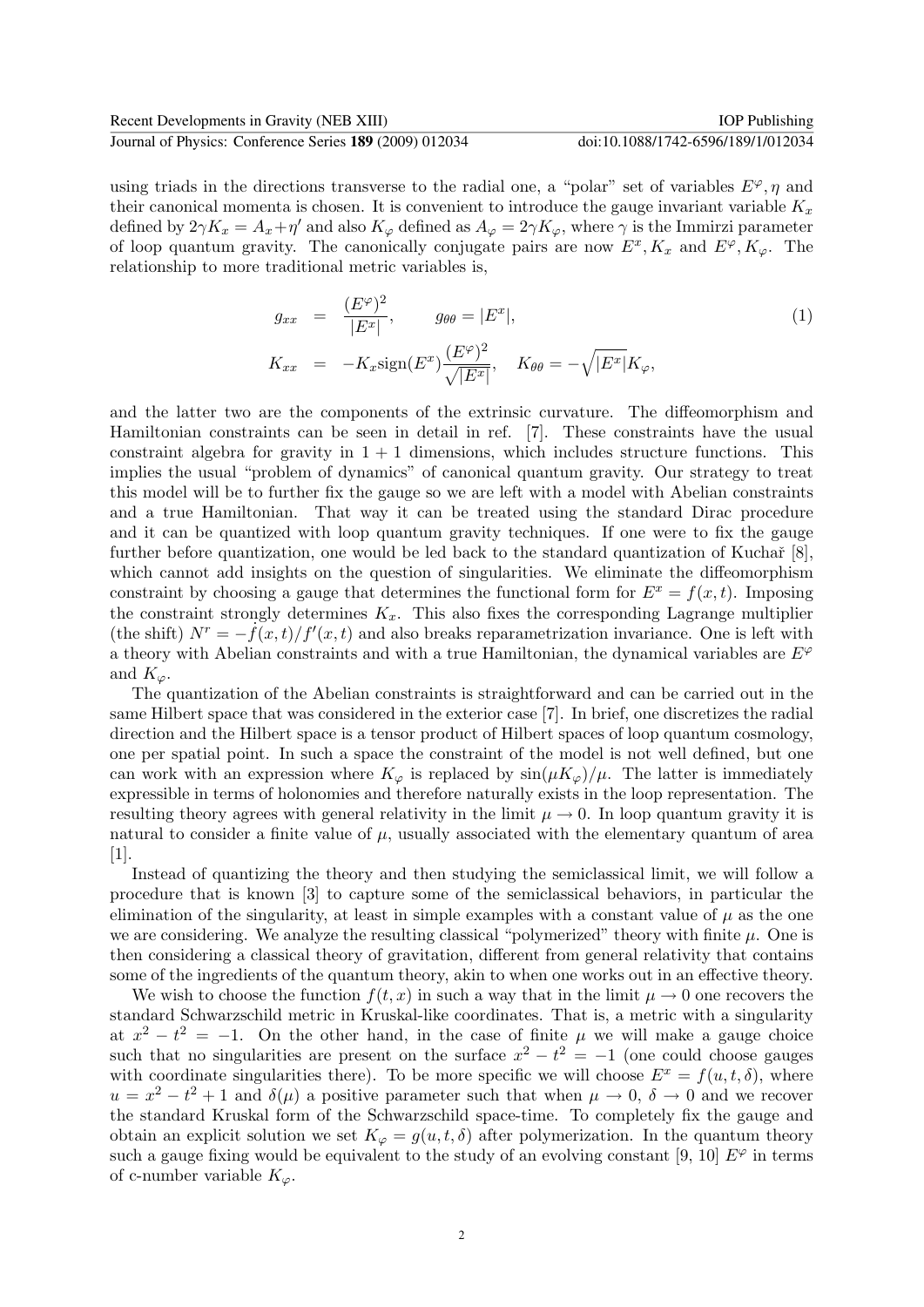| Recent Developments in Gravity (NEB XIII)               | <b>IOP</b> Publishing              |
|---------------------------------------------------------|------------------------------------|
| Journal of Physics: Conference Series 189 (2009) 012034 | doi:10.1088/1742-6596/189/1/012034 |

We require the following conditions on the gauge fixing. We choose the  $u$  in the range  $[0,\infty]$  and is such that the radial variable has a logarithmic dependence on u for  $u \to \infty$ just like in ordinary Kruskal coordinates. Moreover, we want asymptotically  $E^{\varphi} \sim r + M$  in ordinary Schwarzschild coordinates, which translates conditions on the falloff in  $u$ . The conjugate variables are exponentially small in the radial coordinate  $K_x \sim K_\varphi \sim 1/\sqrt{u}$ . These boundary conditions are very similar to those in Kruskal coordinates [11]. At  $u = 0$  we will require that all variables be t-independent and we will choose their derivatives to vanish. This ensures that one can easily continue the manifold without shells of matter present at  $u = 0$ . There might be other possibilities for this boundary condition but we have not explored them. Finally we would like that in the limit  $\delta \to 0$  we get a gauge choice that covers the entire extension of the Schwarzschild space-time. Although the choice of coordinates we are making is not unique, it is computationally laborious to actually find a coordinate system that satisfies all the conditions we listed and that involves variables that do not turn complex in certain regions and that has the variable  $K_{\varphi}$  taking correct values in the Bohr compactification.

The specific choice we make for  $E^x$  is,

$$
E^{x} = \begin{cases} \left[ \delta \left( 1 + u \right) + \left( 10u^{2} + u^{7/2} \right) \left( \delta \left( t^{2} - 1 \right) + 1 \right) \right] \\ u^{7/2} + \left( t^{2} - 1 \right) \left( \delta u^{7/2} + \delta^{2} \right) + \frac{1}{2} \delta^{2} u \end{cases}
$$
  
 
$$
\times \left[ \ln(1 + u) \right]^{2} + \delta^{8} \right\} M^{2}.
$$
 (2)

This choice has the property that for  $u \to 0$   $E^x = M^2 \delta^8$  independent of t and in the limit  $\delta \to 0$ we have that  $E^x = M^2(10u^{3/2} + u^3)\ln^2(1+u)/u^3$  tends to 0 when  $u = 0$ , as in the Kruskal coordinates, giving rise to the singularity. It can be checked that the first derivative with respect to x of  $E^x$  vanishes for  $u = 0$  for any finite value of  $\delta$ . This choice for  $E^x$  is not unique, in the sense that other choices may satisfy the above conditions. It might be possible to find simpler choices.

For  $K_{\varphi}$  we choose,

$$
K_{\varphi} = \frac{1}{2} \frac{\delta^{5/2} \pi \left( 1 + \ln \left( 1 + u^2 \right) \right)}{\mu \left( \delta^{5/2} + \ln \left( 1 + u \right)^2 \right)} + \frac{|t| \ln \left( 1 + u^3 \right)}{u^{3/8}}
$$

$$
\times \frac{\left( -1 + \frac{u}{(10 + u \ln(1 + u))} + \frac{9u}{(100 + u \ln(1 + u)^2)} \right)}{\left( \delta^2 t + \ln \left( 1 + u^3 \right) \right) \left( 1 + u^{1/8} \right)}.
$$
(3)

This choice has the property that for  $u \to 0$   $K_{\varphi} = \pi/(2\mu)$  independent of t, so the term that appears in the Hamiltonian goes as  $\sin(\mu K_{\varphi}) \sim 1$ . This means that the departure of the polymerized theory from classical general relativity is maximum at the point where the singularity would have occurred in the continuum theory. Therefore loop quantum gravity could remove the classical Schwarzschild singularity. In the limit  $\delta \to 0$  we have that  $K_{\varphi}$  blows up when  $u = 0$ , as in the Kruskal coordinates, also compatible with the presence of the singularity in the continuum theory. It can be checked that the first derivative with respect to x of  $\sin(\mu K_{\varphi})$ vanishes for  $u = 0$ . As in the case of  $E^x$ , the choice is not unique. It should also be noted that the choice is only valid in  $|t| > 1$ . We have extended the solution beyond that domain. The extension is symmetric under  $t \to -t, x \to -x$ , but it makes the expressions too lengthy, so for reasons of space here we concentrate in the region  $|t| > 1$  since it includes the singularity.

We then solve the diffeomorphism constraint for  $K_x$  and the remaining constraint for  $E^{\varphi}$ . The preservation of the gauge conditions in time determine the lapse and shift. The consistency of the system, that is, the preservation of the constraints upon the Hamiltonian evolution guarantees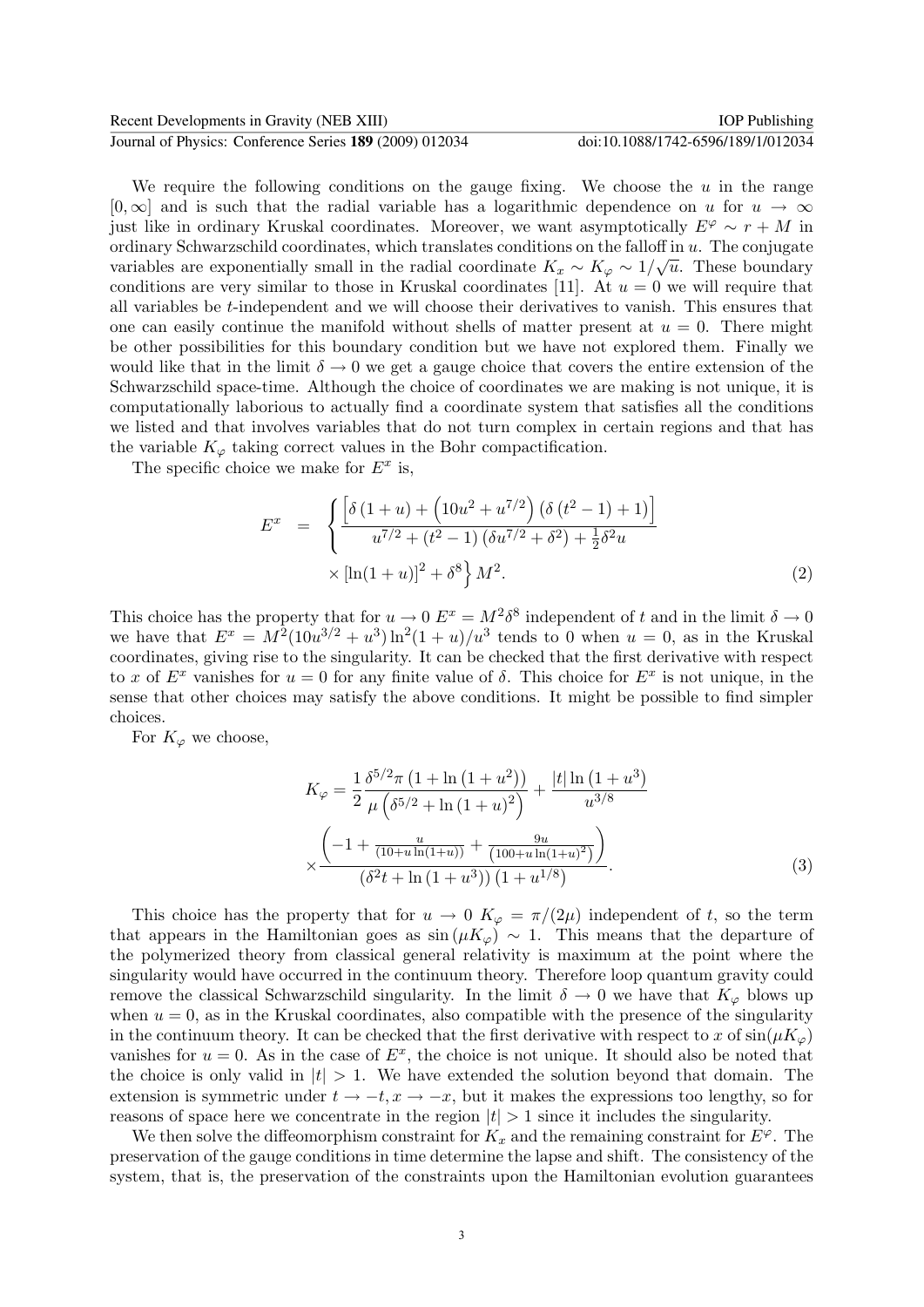| Recent Developments in Gravity (NEB XIII)               | IOP Publishing                     |
|---------------------------------------------------------|------------------------------------|
| Journal of Physics: Conference Series 189 (2009) 012034 | doi:10.1088/1742-6596/189/1/012034 |

that the evolution equations for the canonical variables are automatically satisfied. All these calculations can be carried out explicitly, except for the determination of the lapse that requires a difficult integral that can be handled numerically. Studying the components of the metric one notices that they behave very closely to the usual Schwarzschild solution except that when one approaches the singularity all relevant quantities remain finite. The singularity is avoided and a picture is suggested in which the spacetime of a (highly idealized) eternal black hole is continued into another region containing a Cauchy horizon, similar to a Reissner–Nordström space-time but without the singularity. In spite of the lack of singularity, there still is a horizon and a causal behavior far away from the singularity similar to that of the usual Schwarzschild solution.



Figure 1. The conjectured global structure of the solution. The singularity is replaced by a regular region indicated with a dashed line. The space-time is continued through into another copy of the same solution. The solution would have a Cauchy horizon similar to that in a Reissner–Nordstöm solution, presumably unstable.

Is the solution unique? At this point we cannot say. There clearly are parameters that can be changed, and choices that were made, but it is not clear if they just correspond to diffeomorphisms. In particular we do not know if all possible choices will lead to non-singular solutions. During our work towards constructing the solution we display here we encountered solutions with singularities, but they ended up being coordinate singularities. Although the treatment of the exterior carried out previously [7] yields a single solution up to diffeomorphisms, it is known that in the treatments of the interior the "polymerization" breaks Birkhoff's theorem [2, 3] suggesting it may not hold in the complete case either. In the interior treatment there appears an additional parameter in the solution which, for instance, controls if the "bounce" is symmetric or not and the extent of the region where the polymerized theory departs from general relativity. Our solution appears to have several free parameters, even though we have imposed by hand that the bounce be symmetric. Clarifying the uniqueness point may shed light on the degrees of freedom that are remnant of the elimination of the singularity in loop quantum gravity and may yield a picture with elements in common with the "fuzzballs" [12] of string theory, although our solutions do not exhibit significant departures from general relativity at the position of the horizon.

Since we completed our manuscript other approaches to the Schwarzschild space-time have appeared. Modesto [13] considered the interior solution to the polymerized theory and analytically continued by exchanging t and r to produce an "exterior" solution. This has the advantage that the solution is completely known analytically. The disadvantage is that the solution solves the analytically continued polymerized equations of the interior. It is not clear if such equations would result from a plausible polymerization of the exterior. Peltola and Kunstatter [14] have considered polymerizing in the traditional variables and noted that perhaps only some of the variables should be polymerized. The result is a spacetime without a Cauchy